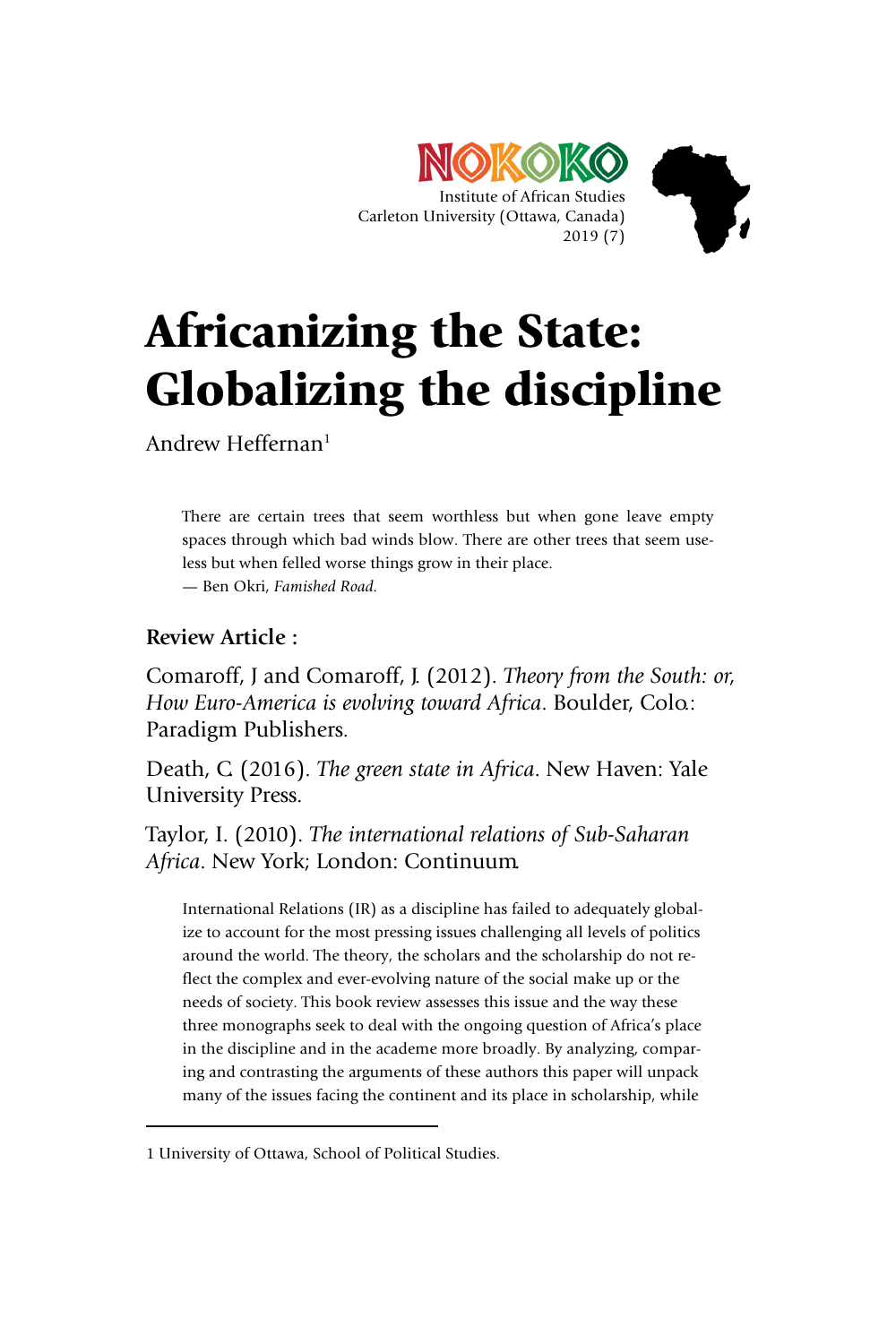more importantly painting a picture of the important road needed to write the continent back into the theories that purport to analyze and treat it. Today, the major issues facing the world are those which are felt most by the African continent and include issues of poverty, disease and environmental pressures rather than large scale state on state warfare with which the discipline was initially developed to deal with. It must now evolve and must globalize itself in order to deal with the issues of the modern globalized world.

Mearsheimer and Walt (2013) warn scholars of International Relations (IR) about rigor mortis which Thakur (2015, p. 214) presents as a cause to "the 'theoretical peace' in the discipline, the lack of theoretical contributions, and the absence of theoretical rigor." These authors suggest this end of theory would imply there are no new theoretical paradigms to be explored and that henceforth IR would be developed largely through substantive inquiries, rather than the rigorous theoretical foundations on which it was built. To those who subscribe only to the disciplinary traditions of IR, this is true. Theories about large scale conflicts, the traditional Weberian conception of the nation-state as the sole referent object, and theorizing about issues which can be neatly separated by boundaries and treated through traditional understandings of power, hegemony and sovereignty have been exhausted and in this sense rigor mortis has indeed set in on the discipline of IR.

The world however has evolved, and alongside this evolution the major issues in global politics have similarly complexified. Put simply, this evolution can be conceptualized as the many processes of globalization. As the world has globalized, many scholars have criticized IR for failing to globalize as well (Abrahamsen, 2017; Dalby, 2015; Ní Mhurchú, 2015; Thakur, 2015; A. B. Tickner, 2013). It has become viewed as a Western-centric discipline that is set in its ways rigorously churning out new versions of the same academics trained in the largely unchanging disciplinary traditions and approaches, whose work is accepted only when it conforms to the desired form and rationalities of the leading IR journals of yesteryear.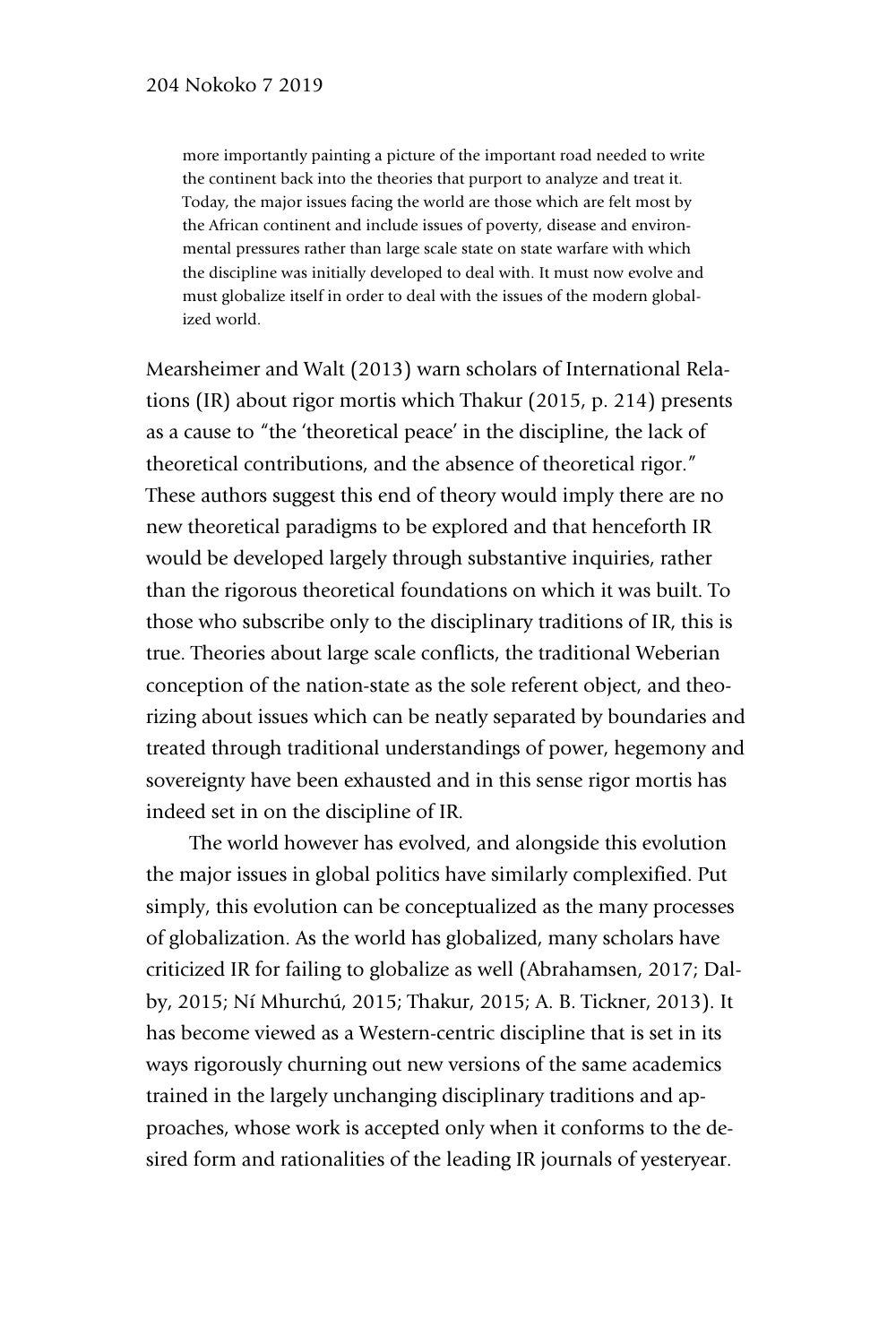In this sense IR has forgotten the developing world, and within this vast region, specifically the continent of Africa. Africa, and Africans are largely invisible in the literature, and have certainly in no major way been formative to its evolution (or lack thereof). IR's inability, unwillingness, and abject failure to globalize and become both representative of, and represented by Africa, runs parallel to its failure to adequately evolve to treat the problems that the era of globalization have brought with it.

The modern problems that affect us can largely be seen to affect individuals rather than states (Burgess, 2014). They transcend borders, laws, regulations, and largely cannot be met through any degree of military might. They are unrecognizable in so many ways to the theorists of the past, and while breaking from foundational concepts and theories in so many ways, they remain imbedded in the world founded on principles of sovereignty, the rule of law, and centred around power-politics. The three monographs upon which this review article will focus each place a unique focus on Africa and the challenges it faces today. All of them theorize the various ways in which the challenges facing the African continent relate directly to the challenges facing the wider world and the effects these have on the discipline of IR. It is often and perhaps increasingly claimed that African politics cannot be understood without world politics. The three works reviewed presently put into focus why this, as well as its reverse, have become inextricably linked in limitless way in the modern era of hyper-globalization. This review article will compare and contrast ideas put forward by these and other authors to explore the issue of climate change politics in Africa to conceptualize the way in which global politics have changed. I will ultimately compile the theses put forth by these authors to argue that there is not only an absolute need for the discipline to globalize, and to evolve to treat modern issues, but that we are also already on the precipice of doing so and possess all the tools needed thanks to gradual inroads made by feminist scholars, neo-Gramscian and post-structuralists.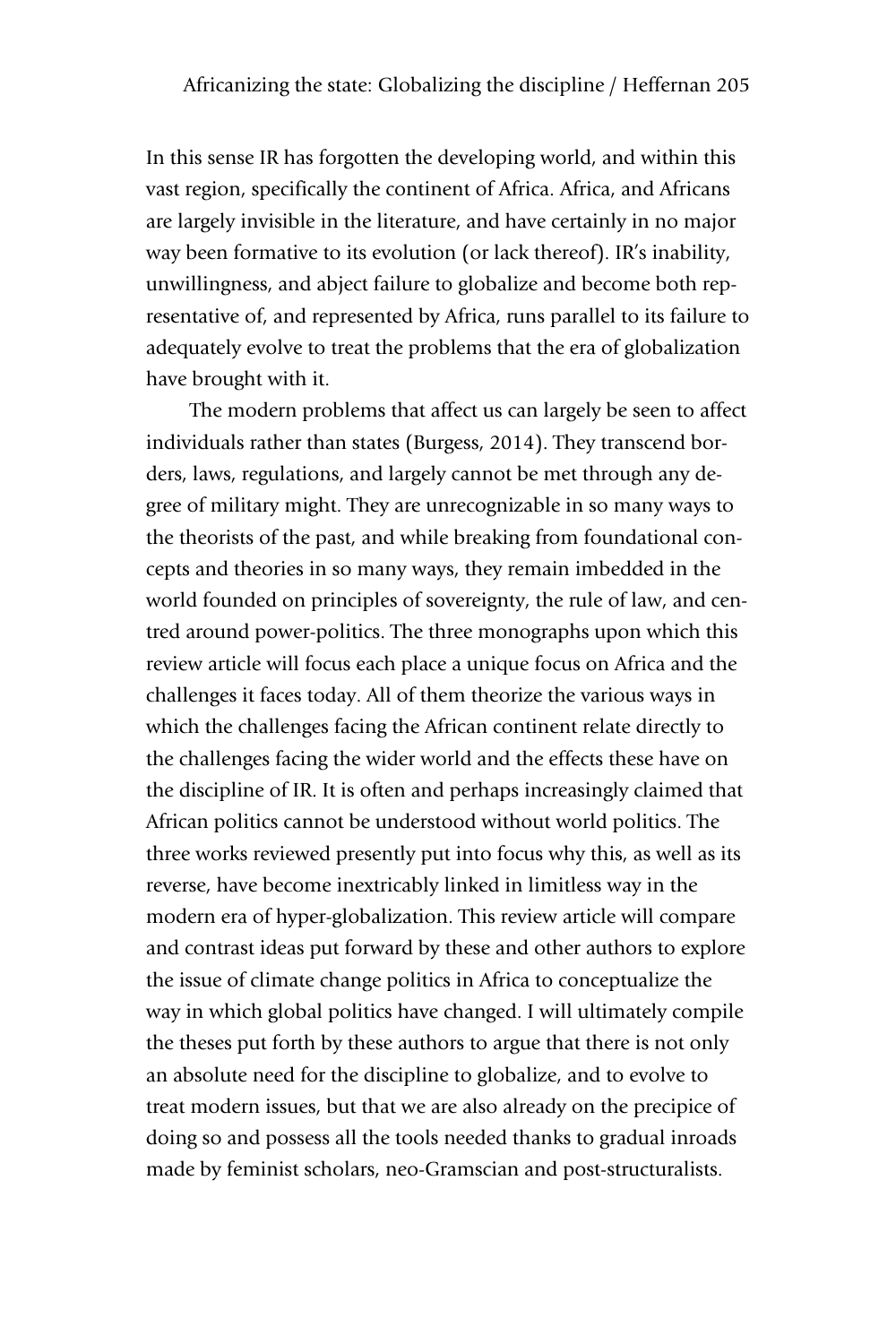While I posit that these approaches are not sufficiently global in the sense I have begun to lay out above, they have set the ground work for more critical approaches such as critical race theory and postcolonial theory which have contributed to challenging some of the core aspects of traditional realist/liberal/constructivist IR theory. What is required for this necessary evolution then, is not revolutionary change of any sort but rather, a revolution in the way in which we employ the knowledge and tools already at our disposal.

# Disciplining the discipline

There has been great and ongoing criticism of the scholarly process in recent decades, specifically, as one might imagine, by those who fall outside certain disciplinary boundaries. IR has certainly not escaped this critique as the problems with which it is being tasked to theorize about have evolved and globalized outside the scope of its traditional means. Many, like Jan Aart Scholte argue that the problem lies in the very way by which scholars of IR are trained, accepted and thus perpetuate continuous processes of disciplinary fortifications as,

Most professional research continues to be funnelled through disciplinerelated organs. Similarly, most academic conferences have remained tribal conclaves on disciplinary lines. Most academic funding has continued to flow through disciplinary channels, and respect of disciplinarity normally still provides researchers with a faster track to promotion than alternative approaches. In short, some minor inroads aside, disciplinary methodology remains quite firmly entrenched in the contemporary globalizing world (Scholte, 2000, p. 198).

This claim is true in many ways and has contributed directly to many of the problems now facing the discipline. Taylor (2010) highlights that it is because of this process that the scholarship and scholars have become overwhelmingly Westernized, and specifically Americanized. Thus, the issues treated by the discipline have remained largely the same and are viewed through the same theoreti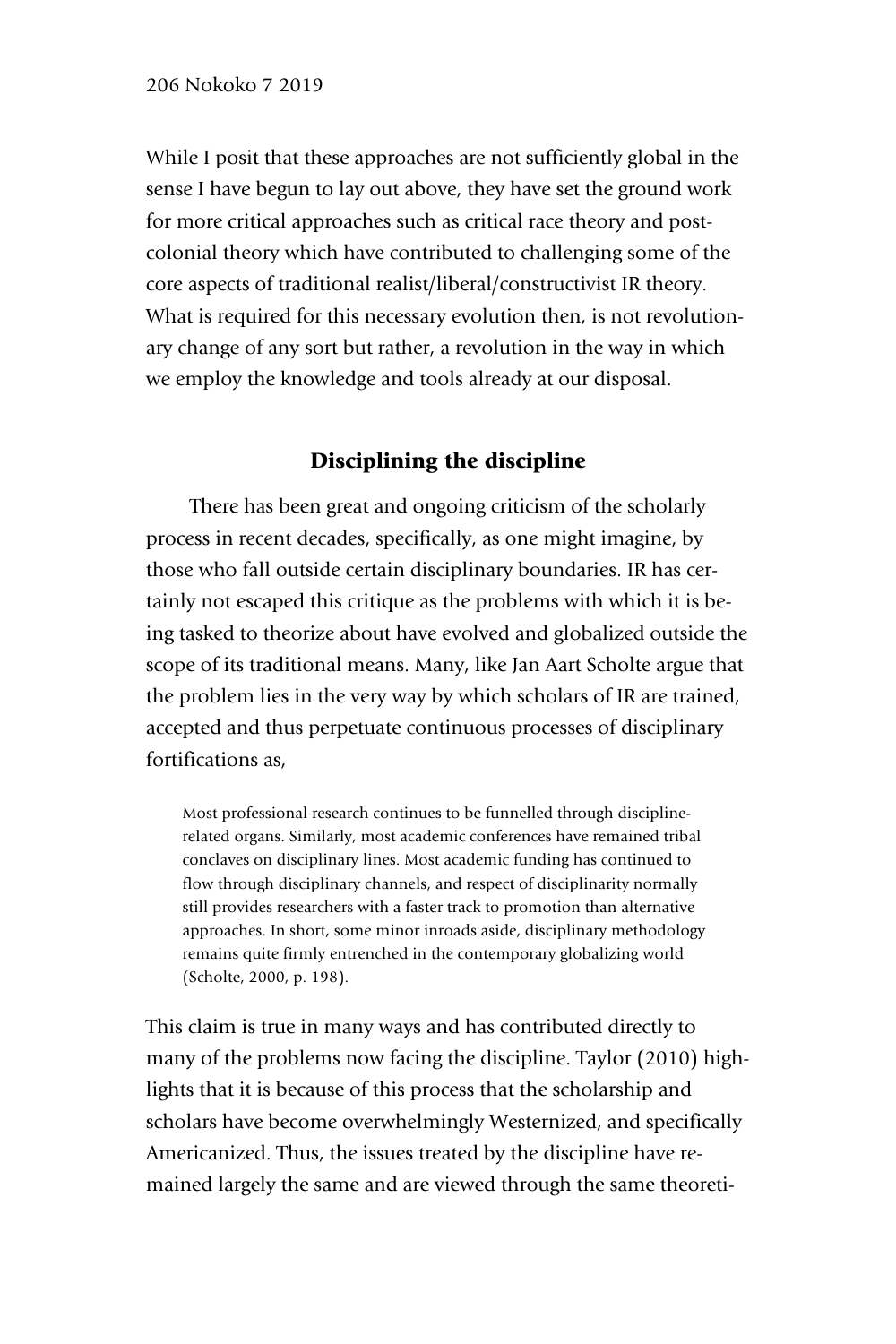cal lens of old by the same sets of eyes, and subsequently discussed with the same voice using the same language. This is only further proven with the very texts with which this book review is concerned as, not only are the three books written by Western Educated, Westerners, but similarly are the vast majority of authors providing supporting evidence throughout.

To be sure, this is not by design, or to support my arguments or conclusions in any specific or pre-ordained way. It has simply traditionally been a challenge to find much in the way of truly 'African' IR scholarship. This poses several problems which are treated by these books in different ways and while they are all open about the issue, none of them are able to provide an adequate response to it. The main reason put forth for this by Comaroff and Comaroff (2012), as is made implicit throughout their arguments, is the way in which global politics seem only to follow great centres of power and wealth. Even for these authors who seek to point to this problem and thus to provide potential solutions for it, both to help the discipline and the continent, they perhaps inadvertently reify the very issue themselves. They specifically state that South Africa is indeed the 'most Western/American' of all the African countries. It boasted, until recently, the continent's largest economy, is the most economically developed in many ways, and is often seen as a regional leader. Perhaps partly as a result of all of this but serving only to perpetuate the issues facing the discipline of IR with which they attempt to treat, they discuss South African case studies far more than the rest of the vast and diverse continent combined. To be sure, this is partly a result of it being the country of which there is the most evidence, scholarship and information to work with and where the authors have focused their research and studies. However, in writing a book that purports to bring theory back to the south—put otherwise to input Africa into IR—their approach and methodologies, serve to remind us that there are haves and have nots in the world and that much more often than not, it is only the haves that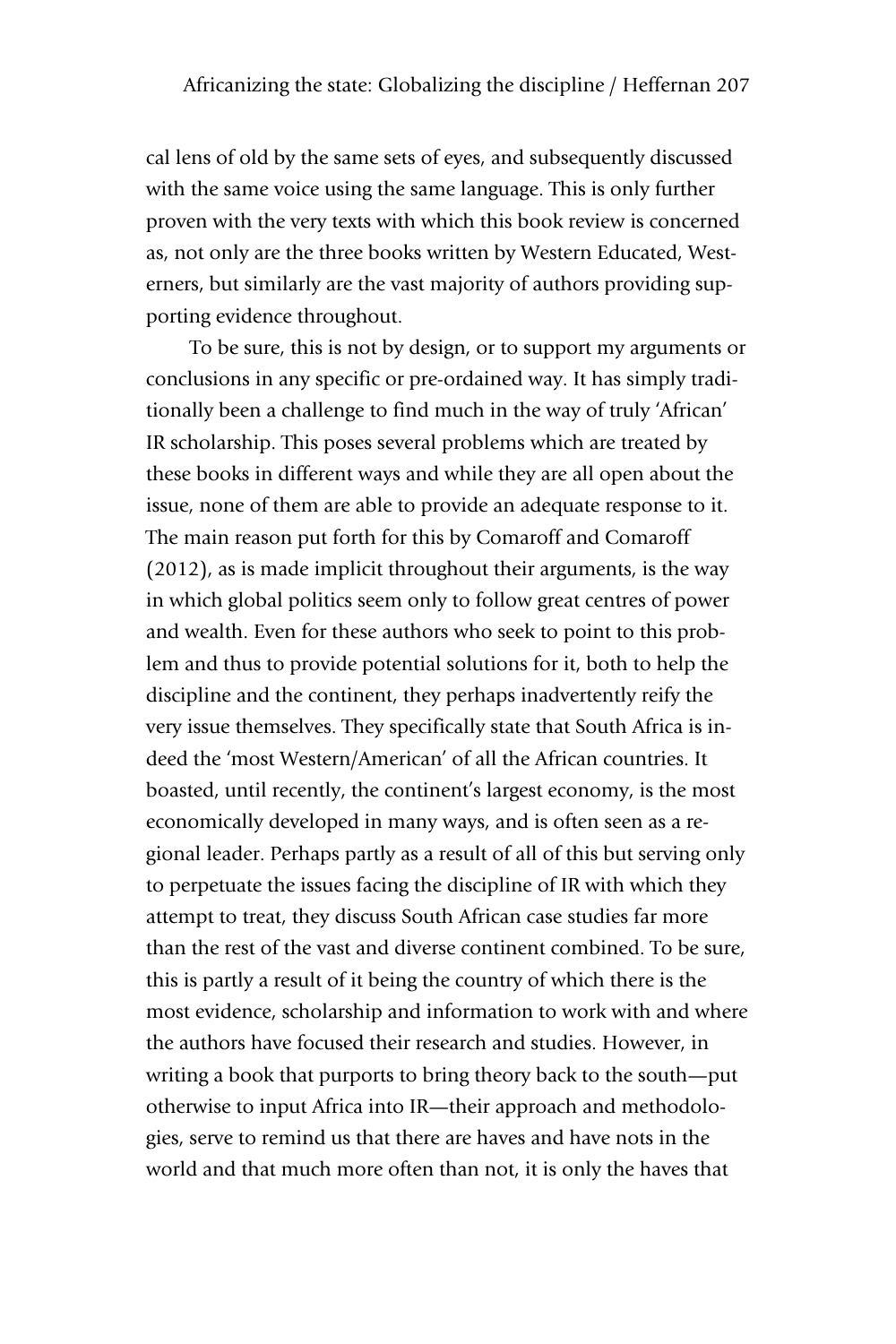find themselves in the scholarship, and only they who are represented in, or representative of the theory.

Taylor (2010) provides a thorough, though far from exhaustive, analysis of the plethora of ways in which this disciplinary tradition has worked to write Africa out of both International Relations and international relations. He, like many, widely discusses the ways in which the international community (but mainly the West) have contributed to the protracted underdevelopment of the African continent and shows the many ways they are continuing to do so. Taylor provides what has by this point become a common understanding of African international relations arguing for 'African solutions to African problems.' With this theoretical approach, he and other authors acknowledge the way Africa has been left out of the discourse in so many ways and that rather than adding Africa to IR and stirring, as Abrahamsen (2017) argues will not produce great benefit, the continent and its people must manage its development and relations to the rest of the world from within. Beyond this, Taylor seeks to address the need for African agency, and while acknowledging that it is something that has always been there, as described by Bayart (2000) with his 'extraversion,' Taylor still packages it in an almost 'Africa vs. them' understanding—one where Africa is not itself inserted as an important cog of an international system that is indivisible.

Taylor provides an interesting introduction to modern African politics and a thorough analysis of the new ways in which the globalized world is both affected by and affects the continent. He does however tend to be largely descriptive in his engagement and reading his work provides less in the way of new theoretical foundation by which to provide the much-needed reconceptualization of African politics. Taylor articulates the ways in which Africa has been left out of important debates but fails to provide any meaningful remedy for treating this problem or any of the other issues facing an inadequately evolved discipline. Subsequent sections of this review will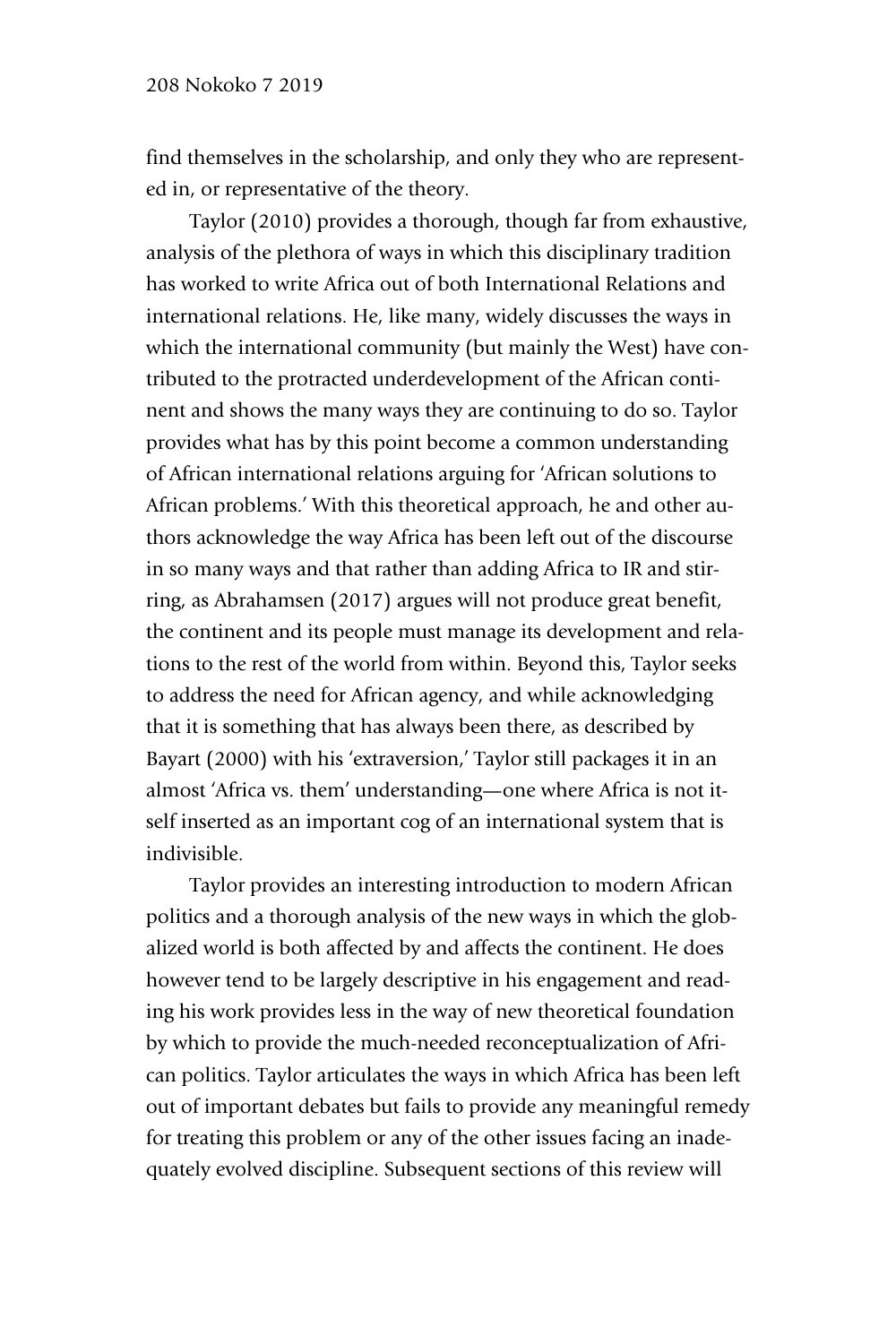demonstrate how the authors build on these conceptions in order to grow toward a more thorough and useful understanding of Africa and its place in IR.

While together the monographs focused on in this review shed important light on many of the failures of traditional IR scholarship with regards to keeping pace with modern issues in global politics in general, and with issues facing the Global South in particular, it must further be understood that critical inroads have begun to decolonize and globalize the discipline, albeit at an underwhelming pace. Despite the lethargy with which change is occurring, it is important to understand the incursions that have been made by feminist IR scholar, neo-Gramscians and post-structuralists. This type of cutting-edge critical research has laid important theoretical framework on which more recent developments in critical race theory, post-colonial theory as well indigenous knowledge in IR theory have continued to decolonize the traditional disciplinary fortifications that served to keep so much out for so long. The list of authors has grown too long to explore at length here but some noteworthy contributions stems from Anievas, Manchanda, & Shilliam (2014), Sajed (2018) Smith (2012), and Tickner (2013). It is beyond the scope of this review to delve into these important contributions but suffice it to say that scholars of International Relations have not all been hamstrung by the rigor mortis discussed by Mearsheimer and Walt. Many are indeed developing ever more cutting-edge approaches to ensure the theories, approaches, methodologies, and the scholars of the discipline are not left behind by the ever-complexifying and globalizing world.

### Africanizing conceptions of the state

Africans are often portrayed as peasants, tied to their land, loyal to their clans, families, and localities, while cut off in many ways from the wider world and disassociated in any meaningful way from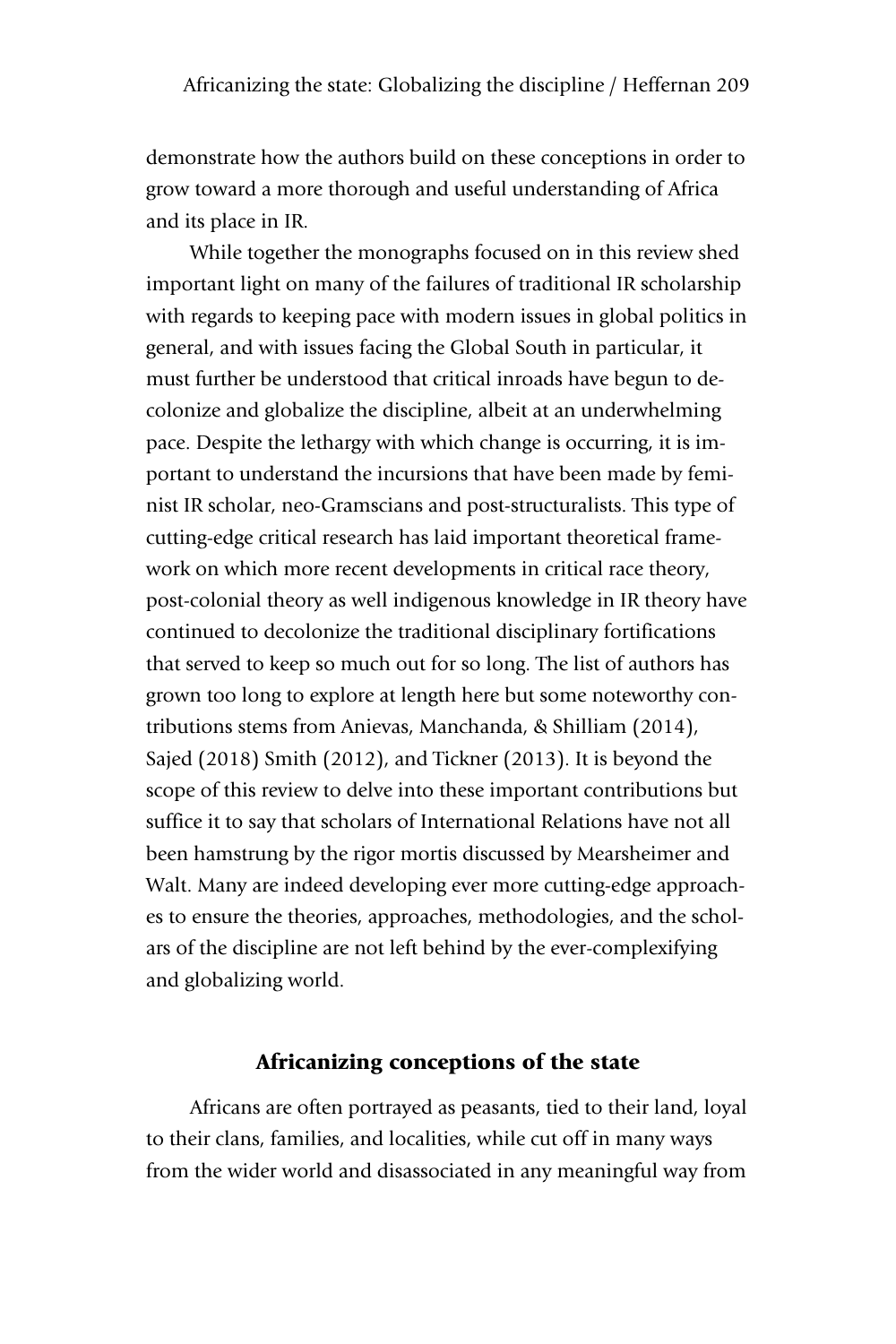their state. In this sense it is often portrayed as a continent of individuals rather than states and even at that its states are often known more for their fragility than ability (Howard, 2014). Taylor compares this to the ways in which it has become fashionable both within IR and without to write of the doing away of the state. For Sassen (1994) this is less a disappearance of the state but rather, a disaggregation and partial re-aggregation of it. There is a plethora of authors who have approached this subject and regardless of their precise conclusions, it is generally clear that more often than not it is 'the African state' that fits these models of disappearing states—at least much more or more rapidly than 'proper' Western states (Ní Mhurchú, 2015; Thakur, 2015; A. B. Tickner, 2013). While I would argue that this is incorrect for many reasons, the above two notions of disappearing African states and the growing importance of individuals are key aspects to problematize and analyze. This is not however, to say that the state is either disappearing or that dealing with modern problems would fall outside the paradigm of traditional IR with the state as the referent object. It is rather to argue for a reconceptualization of the state with a renewed emphasis on its constituent parts. States are comprised of individuals and it is individuals who are increasingly at risk with modern global challenges rather than the state itself which used to face existential threats (Burgess, 2014). Taylor makes this clear in writing of the ample ways Africans are being negatively affected by the increasingly compound effects of globalization and the existing international order.

As debates within the discipline of IR have seethed around some of its foundational concepts, two of the most contested have been 'state' and 'sovereignty.' Both concepts are at once inextricably linked and cannot be understood separately, yet each have vastly differing understandings in their own way. It is through adequately conceptualizing these two notions that one can grasp a necessarily evolved modern understanding of the issues facing Africa and global politics writ large. Death (2016) explains that "sovereignty is a tool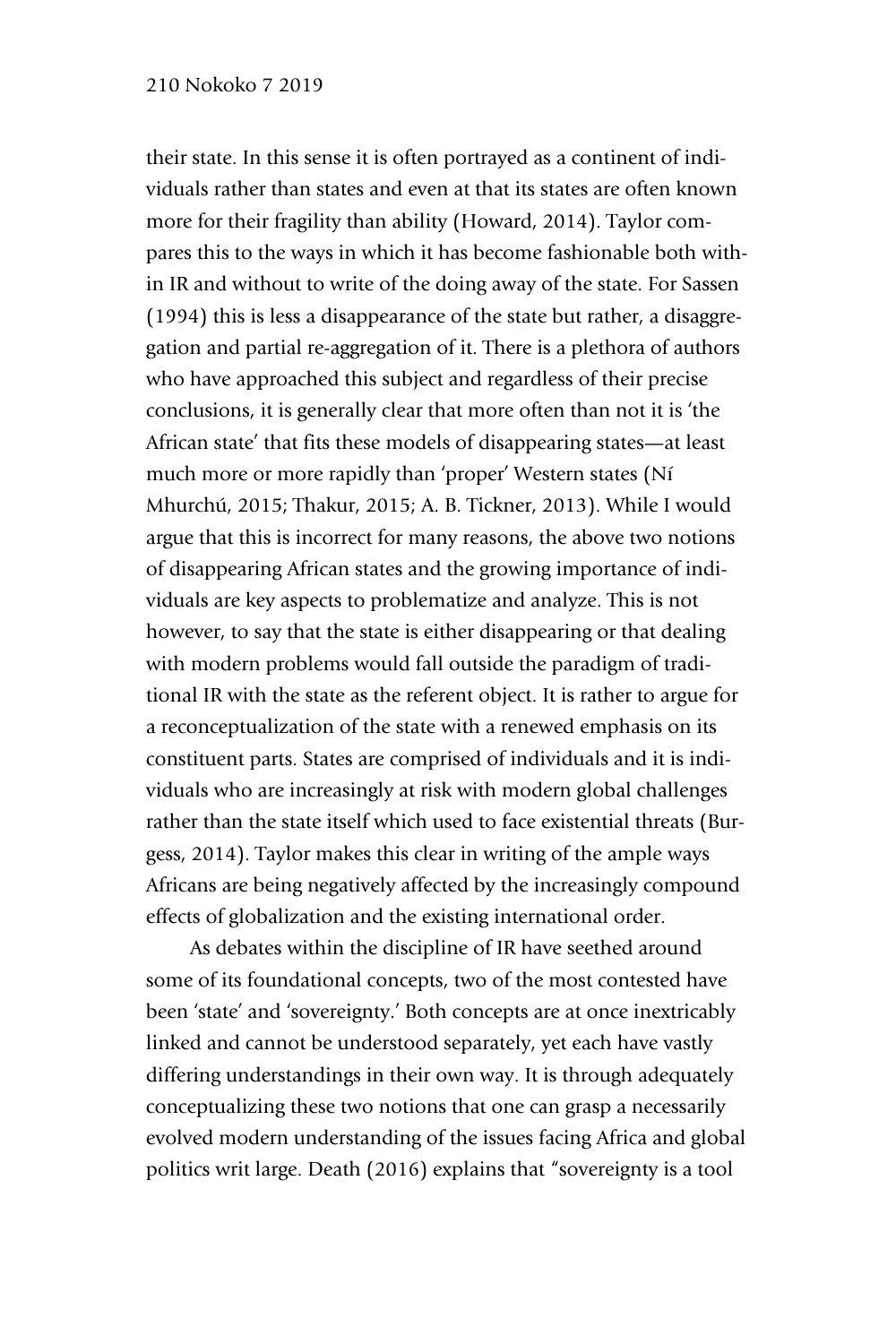and form of government, of governmentality, by which subjects can be divided, classified, and made responsible. The ecological implications of practices of sovereignty are neither straightforwardly good nor bad." (2016 p. 231). Indeed, varying conceptions of the state are central to the arguments of all the authors discussed in this review. For Taylor, the state is largely the issue, for Comaroff and Comaroff a forward-looking understanding of the evolution of the state will be the solution, and Death presents the 'Green State in Africa' as a wider assemblage in the global sphere that will help allow for a retooling of the state by political scientists to better grasp its place in the modern world.

Comaroff and Comaroff concur with the notion that Africa is in many ways a region of individuals over states, and for them this is central to their thesis that indeed 'Euro-America is evolving toward Africa' rather than Africa playing a sort of catch-up in modernization as traditional theories would have it. This argument is furthered by Smith who details how the major issues facing the world today are not being adequately addressed by IR and that "it is quite obvious that Africa, its development and its special problems have had strikingly little impact on IR theory" (Smith, 2012, p. 22). Many authors, including those focused on in this review, have posited that global politics and indeed IR cannot be adequately understood without Africa, while some further this, arguing that the continent is indeed central to any comprehension of global politics. Often however, these arguments are vague and do not explain what this means for theorising about the modern world outside of a few historic examples. Comaroff and Comaroff seek to advance their theory that Africa is leading the modernization of global politics, along with conceptions of the state, sovereignty and even power as it is so centrally inserted into world events and (perhaps unfortunately) exists at the forefront of the type of challenges that IR must now seek to treat. While perhaps at one-time Africa existed on the fringes of major world events as demonstrated by Taylor (2010) and affected global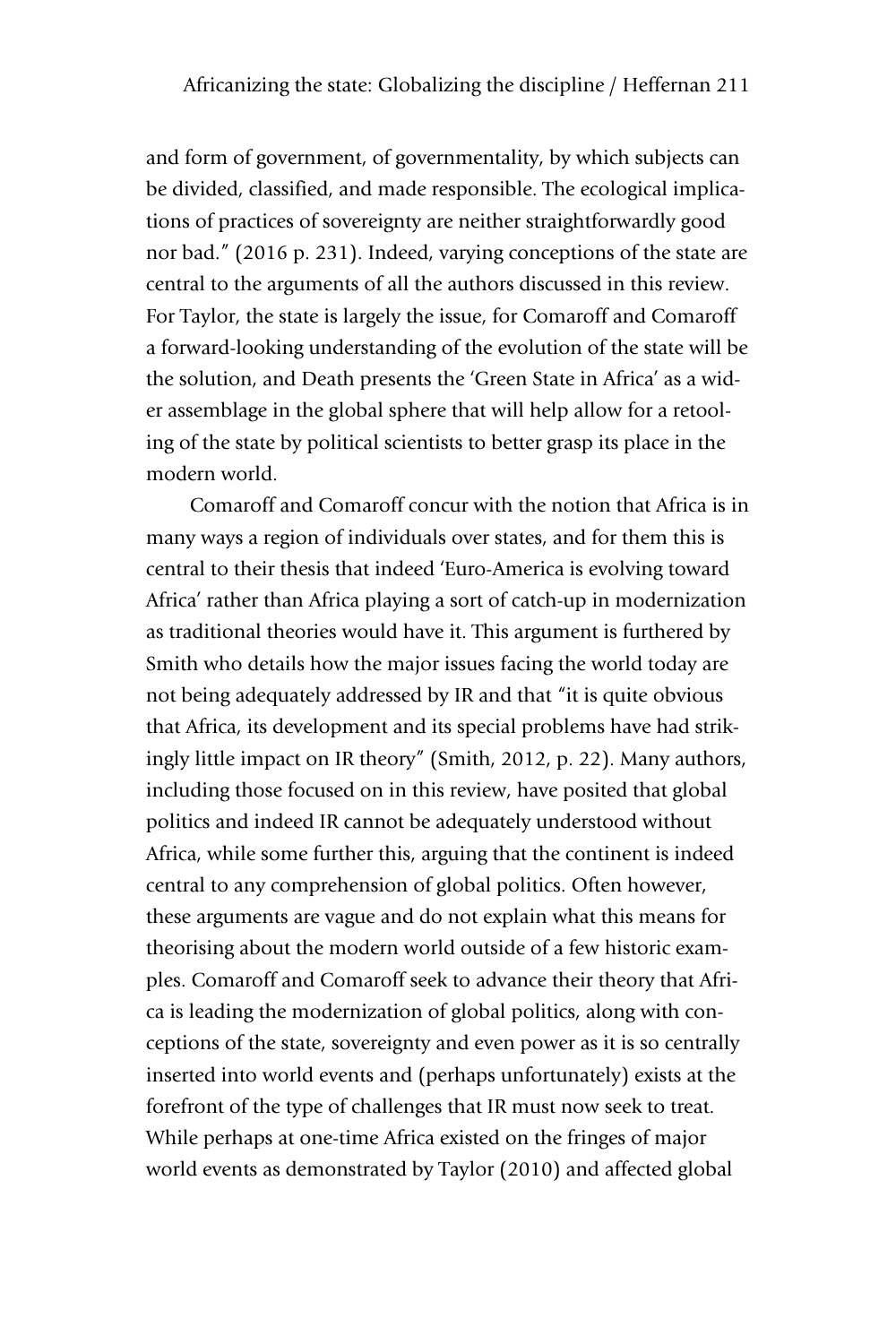outcomes only marginally, it is now central to major issues and reconfiguring the very way global politics happen and are understood.

Death takes this a step further, grounding Comaroff and Comaroff's abstract theorizing into a concrete example of what IR in the modern era can look like with Africa at its centre, or at the very least thoroughly inserted into an indivisible system. Each of these authors is open about the existential issues facing the state and the way narrow conceptions of the state have so limited a global IR. In reading them together though, none offer an alternative and as such, it becomes clear that working within the disciplinary traditions that revolve around a world of states, sovereignty and power politics is indeed where our understanding both as academics, and otherwise should remain. It is clear however, that a reinvention of the framework within which these concepts are understood and the rules of engagement with which the scholarship functions is necessary in order to bring about understandings that are conducive to the forward evolutionary motion of the issues facing these modern, and constantly reconceptualised, perhaps even disaggregated and reaggregated entities. For death,

A truly environmental politics implies not the end of the state but a state that is reshaped, refashioned, and transformed to enable better prospects for human and nonhuman flourishing, while acknowledging that our human capacity to ever know the consequences of our actions is limited (Death, 2016, p. 245).

Death focuses on climate change and environmental issues as a vehicle through which to propel his arguments, but this could easily be read into both Taylor and Comaroff and Comaroff's works and rather than 'a truly environmental politics' might be read as 'a truly international politics.' These authors offer quite different packages that take vastly different routes, but all are presenting similar theoretical attempts to write Africa, and the issues of globalization back into both IR and international relations.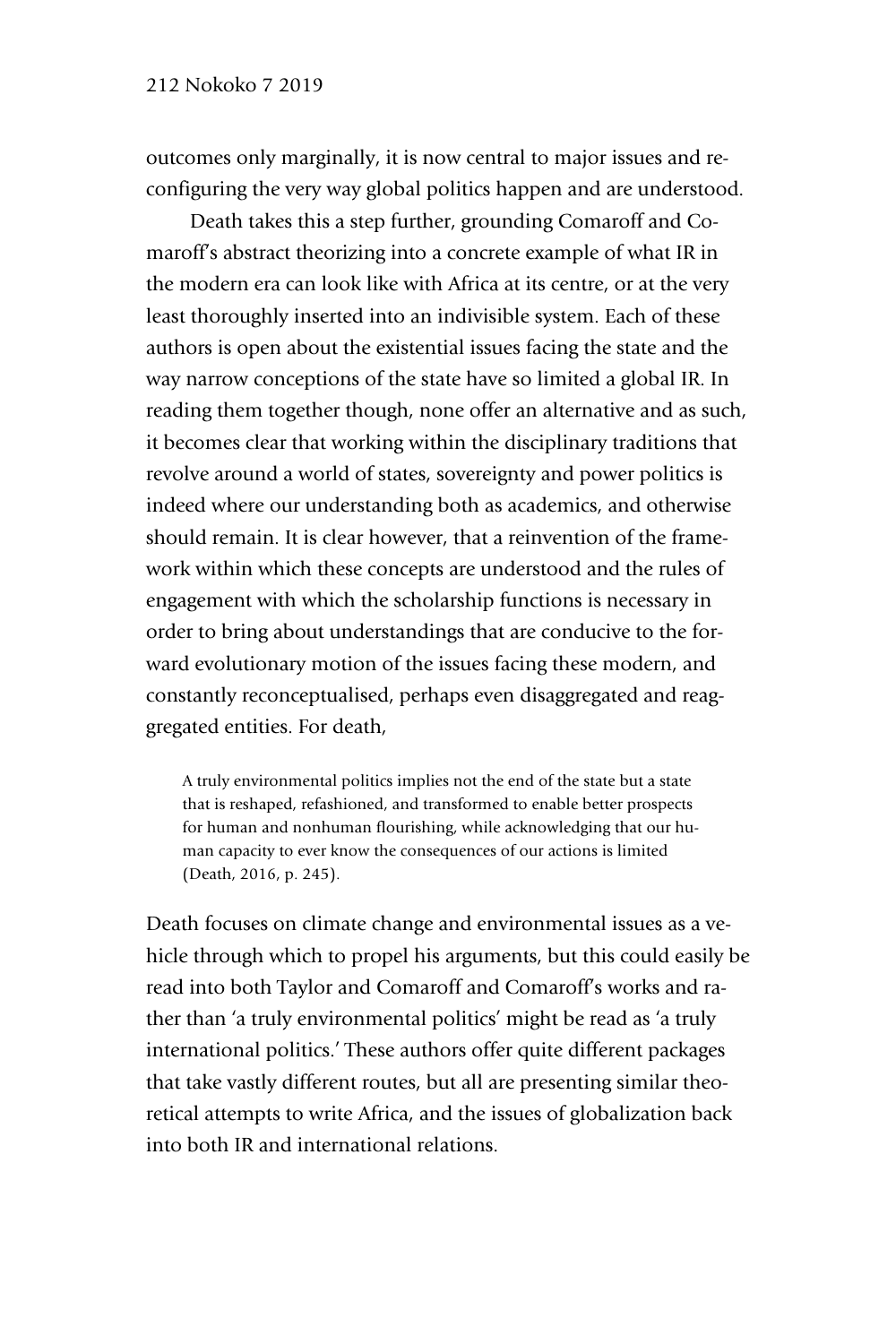#### African solutions to global problems

One of the arguments put forth for Africa's many issues, and its resultant omission from global politics is the failure of the African state to modernize. In so many ways the Africa state is a descriptor for the dark 'other' to what we in the West envision ourselves to be living in—fully functioning states with a monopoly on violence, functioning institutions, strong defined borders etc. (Abrahamsen, 2013; Howard, 2014). As many African states lack these apparently necessary components, the argument goes that they have failed to adequately modernize. In laying the foundation for what might be the most revolutionary of the approaches treated in this review the Comaroff and Comaroff contest

that modernity in the south is not adequately understood as a derivative or a doppleganger, a callow copy or a counterfeit, of the Euro-American "original." To the contrary: it demands to be apprehended and addressed in its own right. Modernity in Africa—which, as Masilela (2003) shows has a deep history—is a hydra-headed, polymorphous, mutating ensemble of signs and practices in terms of which people across the continent have long made their lives; this partly in dialectical relationship with the global north and its expansive capitalist imperium, partly with others of the same hemisphere, partly intra-continently, partly in localized enclaves (Comaroff and Comaroff, 2012 p.7).

This it is an important starting place in attempting to understand Africa's place in IR as well as its relative 'modernity.' To be sure, Africa is a continent that is not in the West. It has its own unique history, culture, and has experienced global events in its own way, though it has certainly experienced them, been greatly affect by and likewise had a great effect on them. Thus, Africa is indeed modern as many scholars rightly point out, but it is modern in its own way, not simply as some distorted refractionary vision of Western modernity. That being said, it is a set of states that exists within the same world and same international order as those of the West and thus it is best to understand "the green state in Africa [as] the effect of an assemblage of environmental rationalities, discourses and technologies of gov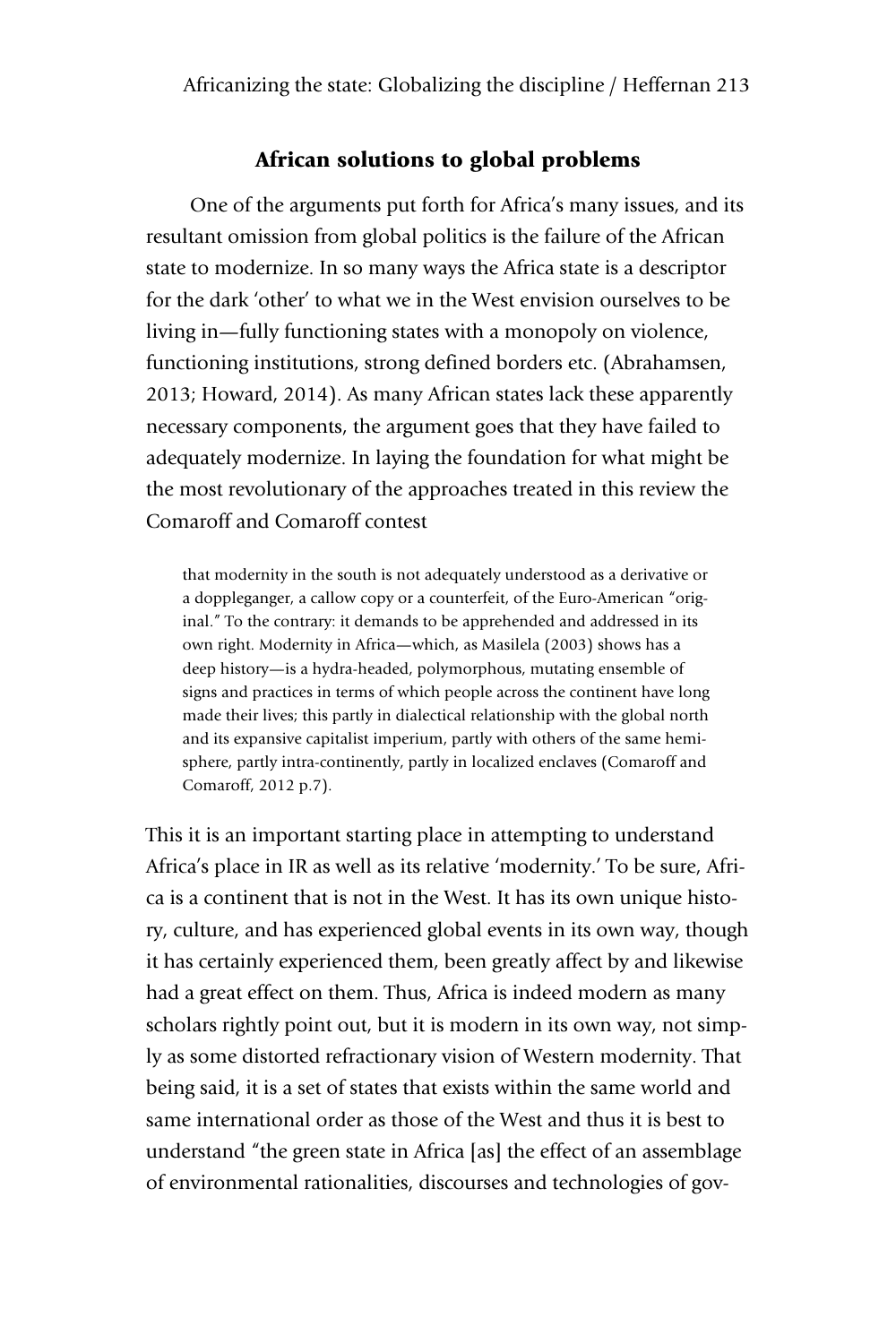ernment through which territories, populations, economies and international relations have been brought within the scope of sedimented power relations" (Death, 2016 p. 234). Death lays out his version of the 'green state in Africa' as a new conceptualization of the state which provides one example of a much sought-after novel lens through which to understand the place of the state vis a vis modern global issues. One which provides a way to view states, both in Africa and elsewhere, as part of a wider assemblage rather than as separate and unequal component parts of global politics and IR as has historically been the case.

While providing an entertaining, interesting and unique vision of the African state and its place in a global assemblage, Death's main fault can be deemed over-ambition. While he focuses on environmental politics and the green state in Africa, unlike Comaroff who present too narrow a geographical base, Death reaches to incorporate every corner of the continent and attempts to present a laundry list of issues, challenges, strengths and weaknesses relating to the African continent and at times the wealth of information becomes overwhelming and detracts from a methodical and succinct presentation of his argument. While for the most part it becomes clear his overall statement of what the green state of Africa is, and what it means for global politics can become lost in the plethora of wider ongoing debates in African politics which he presents well, but perhaps too immoderately.

As has been described, the increasing and seemingly endless complexification of global politics and the issues facing both Africa and the world continue to pose limitless challenges. Climate change, often deemed the greatest challenge of our generation, encapsulates these growing complexities of both the issues, as well as the ongoing debates within IR (Dalby, 2015). It is the very nature of these challenges such as terrorism, HIV/AIDS and other diseases, and climate change as a few examples that go to the heart of the internal debates that have been plaguing (or perhaps strengthening) the discipline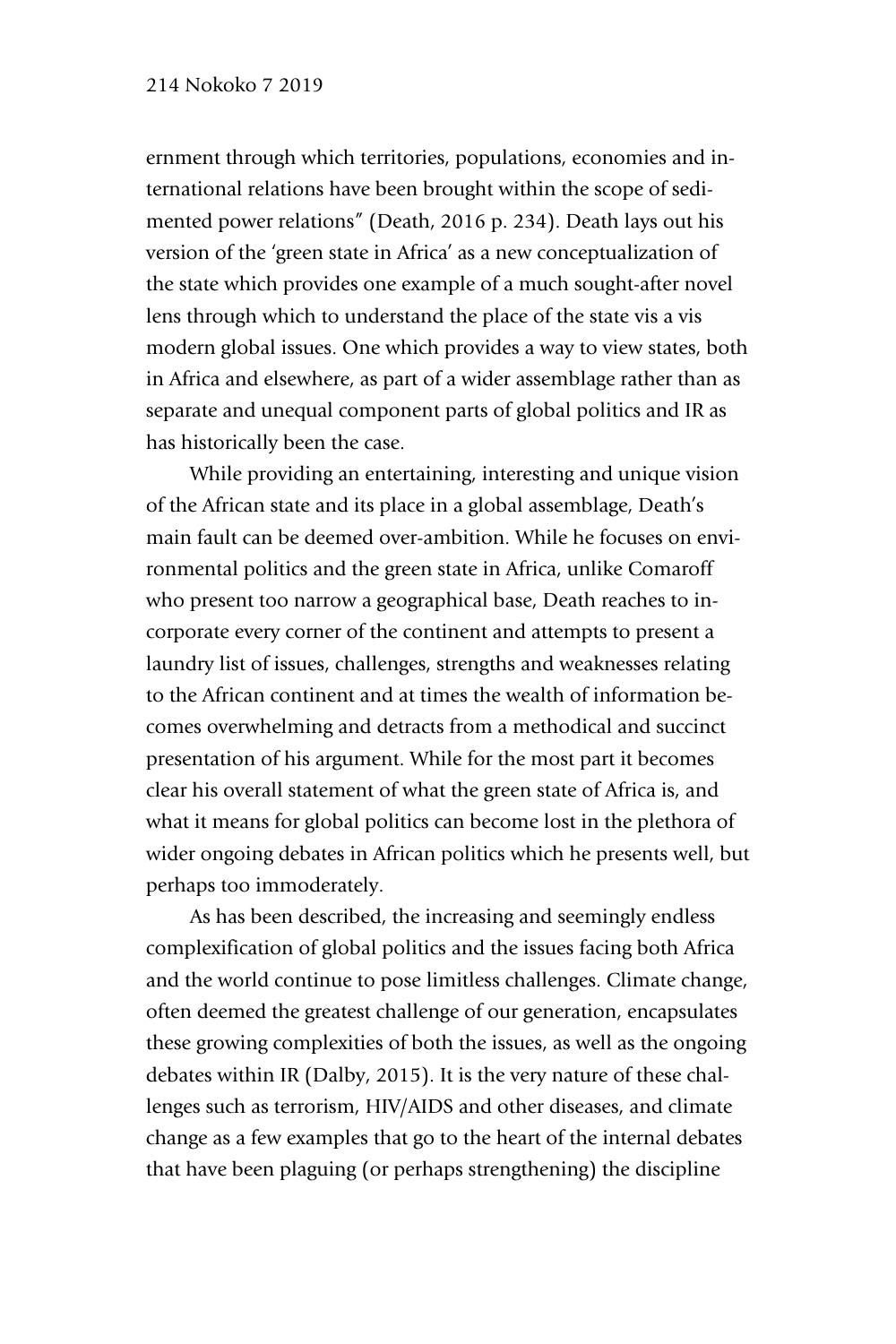for quite some time. As such, in sifting through a wide birth of events throughout Africa's history by conceptualizing a potential new understanding of the state in relation to the issues of climate change which encapsulates so well the nature of modern issues, Death offers one account of what a different IR can look like that is importantly both more global, but also remains within existing traditional disciplinary boundaries.

# Conclusions: Toward a global discipline

While engaging quite different approaches the authors build chronologically one off another's theses to together, bring us toward a better conceptualization of a modern international politics that provides a more global understanding of the types of challenges with which we are faced today. They each explain why and how Africa and Africans have largely been left out of the debates in IR and each in their own way describe both the folly of doing so as well as offer their version of a potential pathway toward a solution. While Taylor situates the issue by presenting a thorough analysis of where the discipline of IR stands in relation to the continent and how it got there, both Comaroff and Comaroff and Death provide building blocks from which to begin to answer the question of how to more adequately globalize the discipline to maintain its usefulness and relevance.

Throughout the arguments it often becomes tempting to toss by the wayside the existing international framework as well as doing away with notions of the state and sovereignty which have for so long remained inadequate in treating certain parts of the world and which seems to be disappearing in so many ways of their own accord. Death however, explains that "just as African states, hitherto neglected in debates over the green state, have a vital role to play, so developing states within the broader global south must be at the heart of green politics" (2016 p. 245). Through using the challenges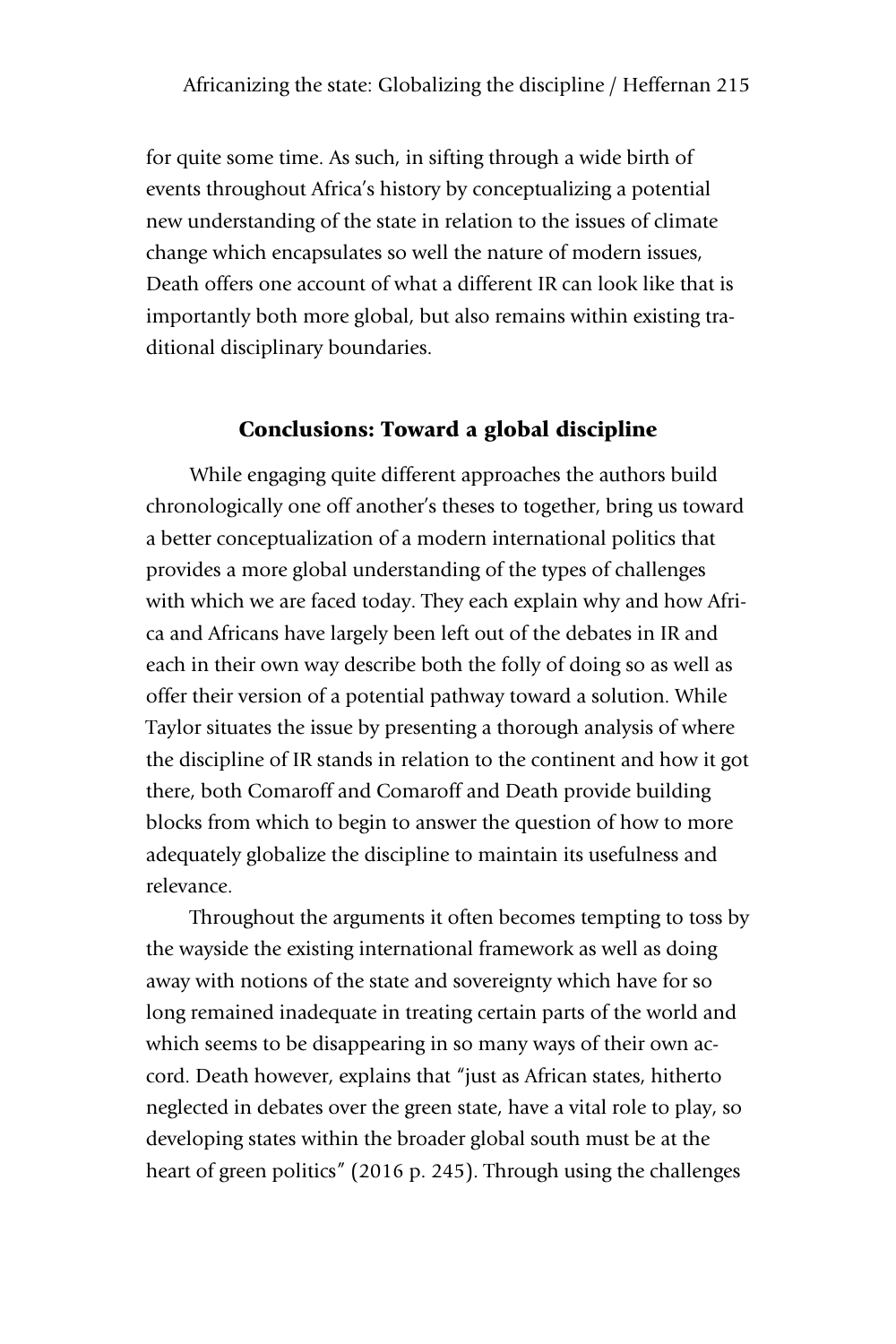presented to global politics by climate change, Death uses the modern and hyper-globalized nature of this issue to open a path in which the Green African state, can be viewed as part of a larger assemblage of green states all of which operate under similar natural laws and have analogous goals and tools by which to attain them. Rather than Africa being viewed as a weak, 'other' version of a state then, this assemblage approach presents the qualities these states have rather than their shortcomings and it does so within existing paradigms, rather than trying to achieve what is likely impossible in reimaging a new world order treated by a wholly revolutionized IR.

The quote presented at the outset of this paper read at face value can be seen to suggest in its simplest terms that deforestation can lead to desertification and that, though some trees may seem worthless to individual Africans, their value is often much more than can be easily observed. This is similar to the major causes of environmental degradation as so often the price of pollution is not factored in to economic activity; but it is clear that there is always a price. Beyond this reading though this quote can be understood to represent the omission of Africa and the wider developing world into the discipline of IR as well as the international system more broadly. Often, this is done expressly as these places are seen to be 'failed' at worst, and virtually powerless and therefore meaningless at best. It is now more clear than ever however, that by not adequately treating these states, undesirable things can grow and fester in the neglected voids. Issues such as terrorism, environmental degradation, and conflict can proliferate and in the modern era of globalization in which states and boundaries have new understandings, no longer can these issues be kept localized but instead reverberations can be felt half a world away. These authors shed light on the importance of writing Africa and Africans into the scholarship, and as is demonstrated there are indeed ways to do that within existing frameworks. Thus, what is needed is not a revolution, simply a revolutionary approach in order to Africanize the state and globalize the discipline.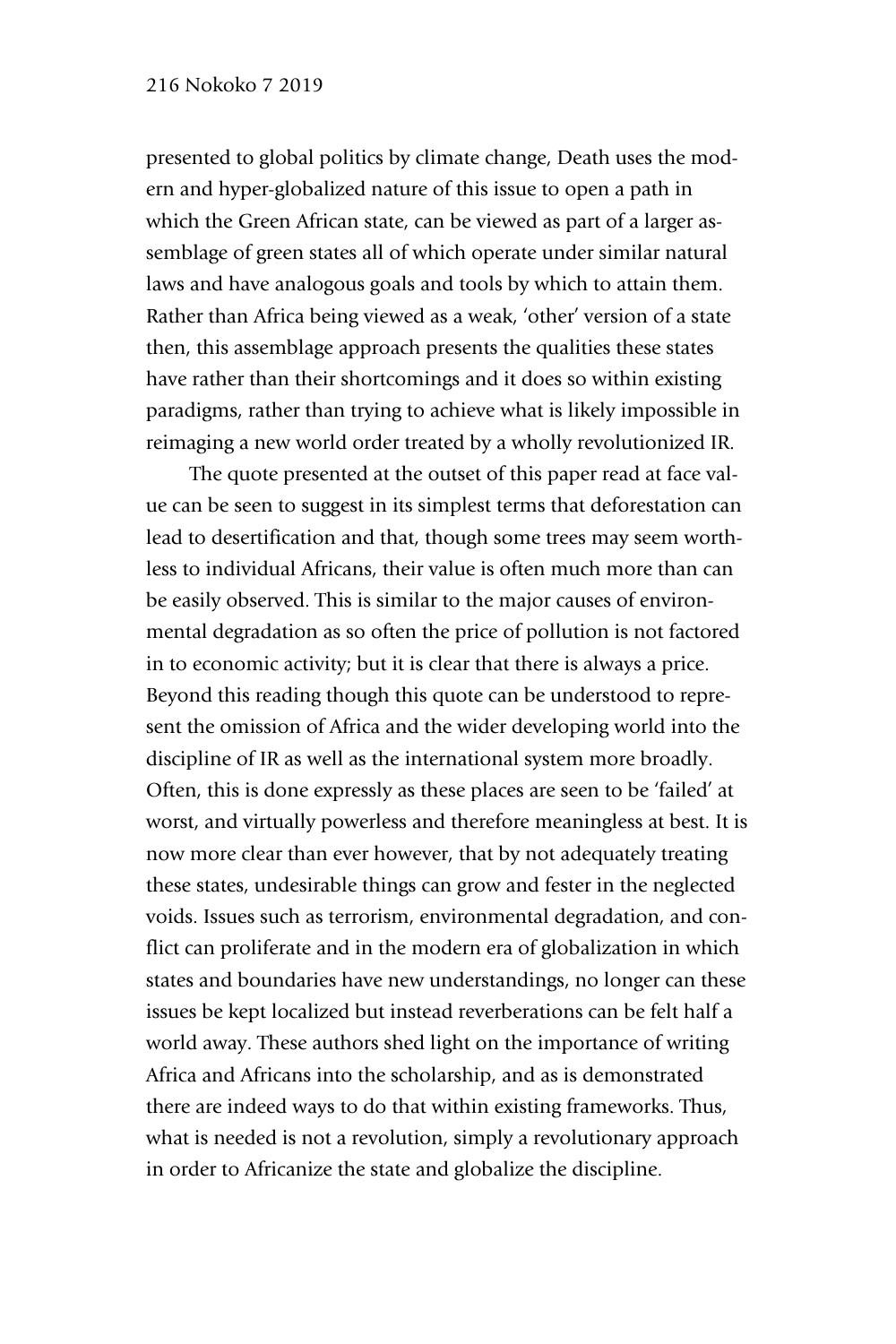# References

Abrahamsen, R. (2013). African democracy – still disciplined after all these years? International Relations, 27(2), 241–246. https://doi.org/10.1177/0047117813489655c

Abrahamsen, R. (2017). Africa and international relations: Assembling Africa, studying the world. African Affairs, 116(462), 125–139. https://doi.org/10.1093/afraf/adw071

Anievas, A., Manchanda, N., & Shilliam, R. (Eds.). (2014). Race and Racism in International Relations: Confronting the Global Colour Line (1 edition). London: Routledge.

Bayart, J.-F. (2000). Africa in the world: a history of extraversion. African Affairs, 99(395), 217–267.

Burgess, P. (2014). The future of security research in the social sciences and humanities. The European Science Foundation.

- Comaroff, J. (2012). Theory from the South: or, How Euro-America is evolving toward Africa. Boulder, Colo.: Paradigm Publishers.
- Dalby, S. (2015). Climate geopolitics: Securing the global economy. International Politics, 52(4), 426–444. https://doi.org/10.1057/ip.2015.3
- Death, C. (2016). The green state in Africa. New Haven: Yale University Press.

Howard, T. (2014). Failed states and the origins of violence: a comparative analysis of state failure as a root cause of terrorism and political violence. Farnham, England; Burlington, VT: Ashgate.

Mearsheimer, J., & Walt, S. (2013). Leaving theory behind: why simplistic hypothesis testing is bad for international relations. European Journal of International Relations, 19(3), 427–457. https://doi.org/10.1177/1354066113494320

- Ní Mhurchú, A. (2015). Ambiguous Subjectivity, Irregular Citizenship: From Inside/Outside to Being-Caught In-between. International Political Sociology, 9(2), 158–175. https://doi.org/10.1111/ips.12089
- Sajed, A. (2018). Race, Gender, and Culture in International Relations (1 edition; R. Persaud, ed.). Abingdon, Oxon; New York, NY: Routledge.
- Sassen, S. (1994). Cities in a world economy. Thousand Oaks, Calif.: Pine Forge Press.